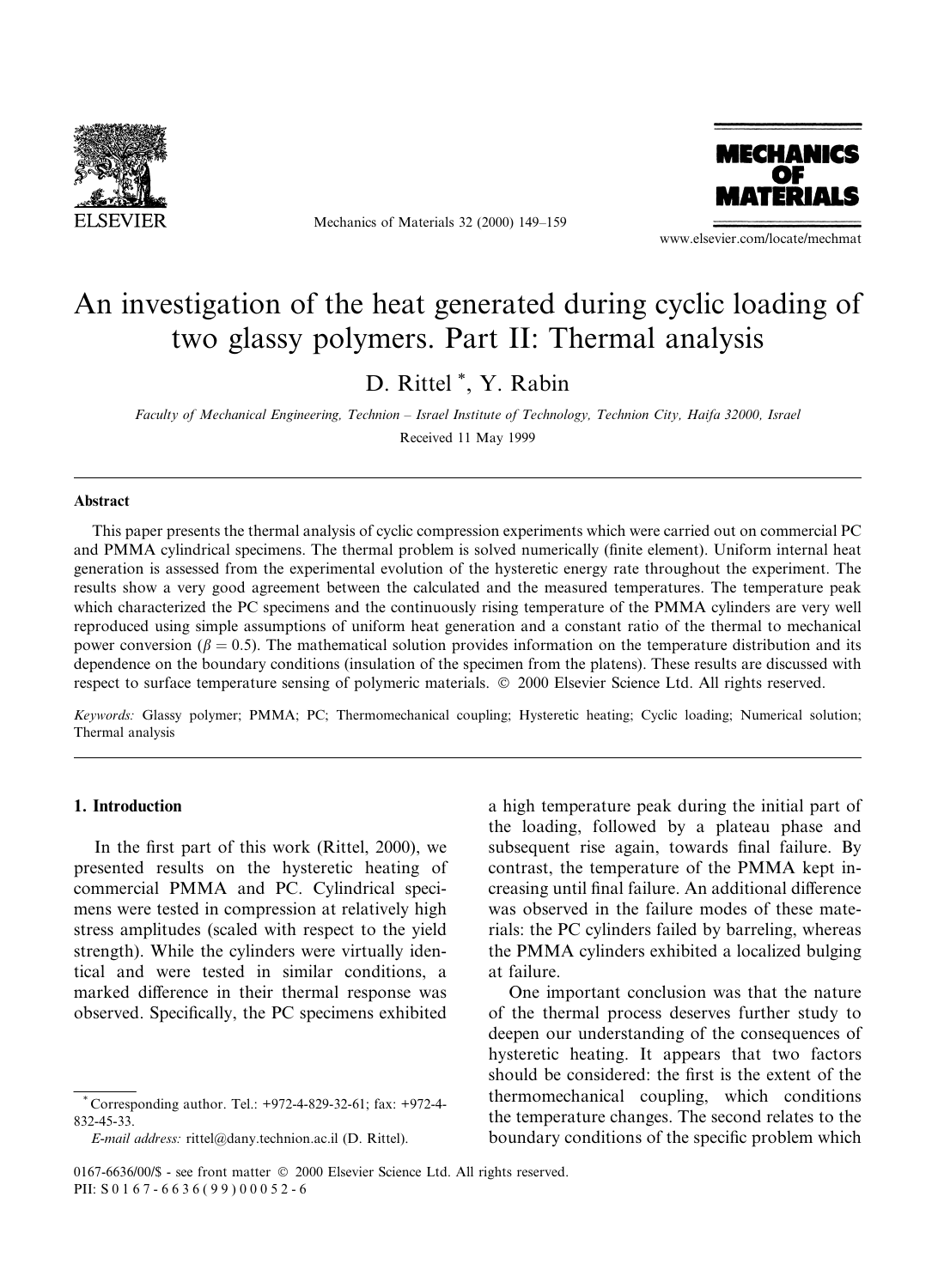determine, in turn, the temperature distribution and the resulting failure mode.

Consequently, we further investigate the conversion of mechanical into thermal energy for the specific experiments, which are described in the first part of this paper. The main idea is to obtain a realistic approximation of the temperature field within the specimen, given the evolution of the dissipated energy throughout the experiment. It is shown that the specific thermal response could be predicted, based on the general evolution of the dissipated energy throughout the experiment. Finally, conclusions are drawn regarding bulk vs. surface temperature measurements.

# 2. Theoretical background and numerical model

# 2.1. Theoretical background

The basic equations were developed in the first part of the paper and will only be briefly addressed here. The heat balance equation, including a heat generation term, is written as follows:

$$
\beta \dot{W}_{\text{in}} + k \nabla^2 T = \rho c_{\text{E}} \dot{T}, \qquad (1)
$$

where k is the thermal conductivity,  $\rho$  the density,  $c_{\rm E}$  the specific heat, T the temperature,  $W_{\rm in}$  and  $\beta$ are addressed below.

The dissipated energy (per volume) is given by:  $W_{\text{in}} = \Pi \sigma_0 \varepsilon_0 \sin \delta,$  (2) where  $\sigma_0$  and  $\varepsilon_0$  stand for the amplitude of the cyclic stress and strain, respectively. The value of  $\sin \delta$  is obtained from the hysteresis loop formed by plotting the stress vs. strain. The rate of dissipated energy  $\dot{W}_{\text{in}}$  is evaluated over one cycle. The factor  $\beta$ , which multiplies  $\dot{W}_{\text{in}}$ , expresses the ratio of the thermal to mechanical power (neglecting thermoelastic effects). While it has been established that this factor is both strain and strain-rate dependent (Mason et al., 1994; Rittel, 1999), we did not attempt to evaluate its varying value for cyclic loading of the investigated polymers. Rather, we assumed, as a first approximation, that  $\beta$  is constant. It should be noted that, for cyclically loaded copper tubes, Dillon (1966) showed that this ratio varied throughout the single cycle. In this sense, our constant value will be considered as an average value.

# 2.2. Numerical model

The specimen and the experimental setup are described schematically in Fig. 1. The cylindrical specimen is placed between two rigid platens. In the same figure, a two-dimensional sketch of the problem is shown. The analysis is two-dimensional and axially-symmetric. For the purpose of analysis, the following points in the specimen are de fined: point 1 corresponds to the location of the core thermocouple; points 2–4 are located on the outer boundary of the specimen. Point 5 corresponds to the location of a second thermocouple, located close to the specimen-platen interface



Fig. 1. Schematic representation of the experimental setup and the model for numerical analysis. Five representative points are selected. Point 1 is located at the center of the specimen, points 2–4 on the specimen boundaries. Point 5 is located 1 mm below the platen and 1 mm from the outer surface.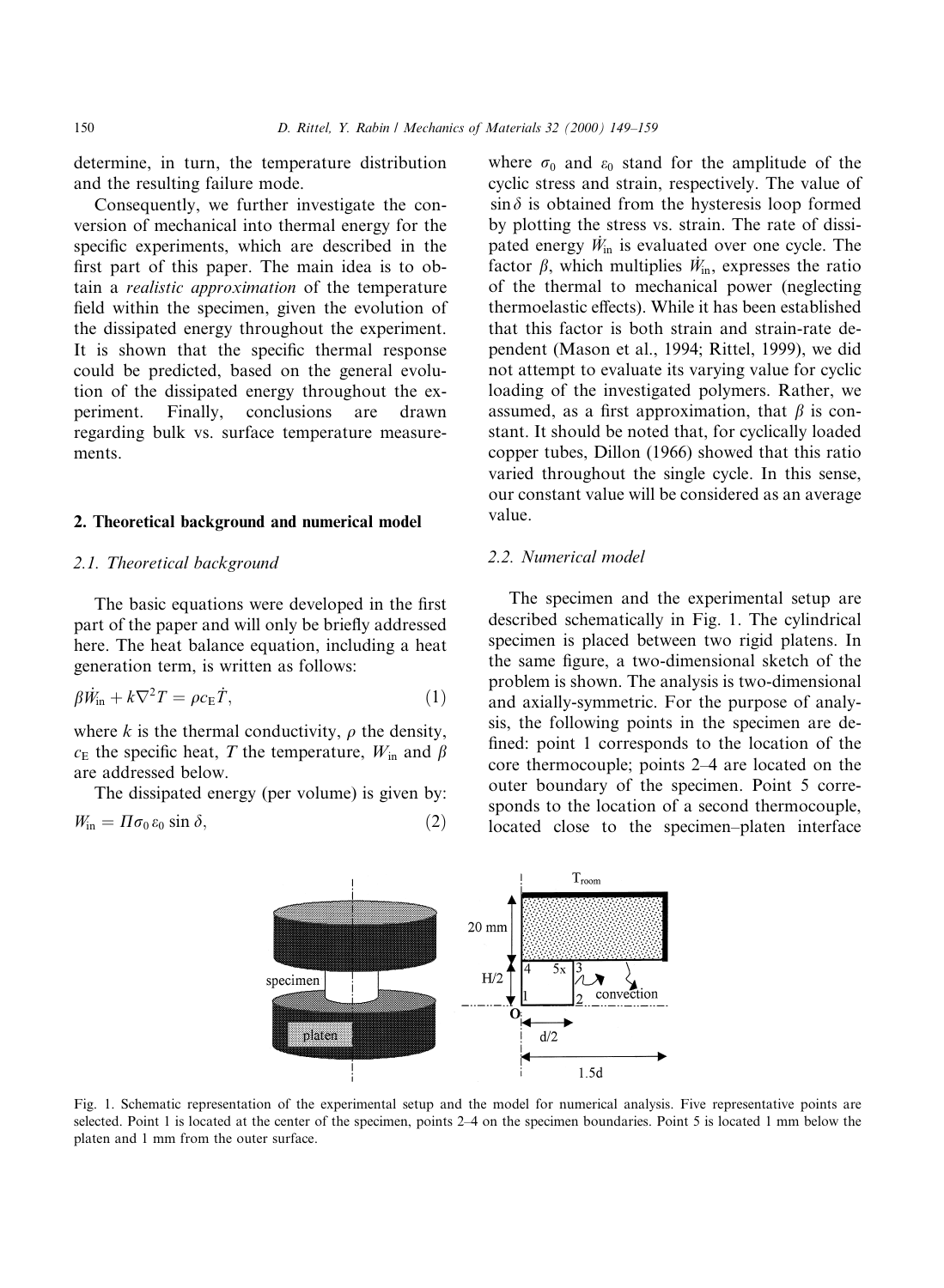(about 1 mm below the platen and 1 mm from the outer surface). Such a thermocouple was used to assess the uniformity of the temperature in the specimen (see part I). The following thermal boundary conditions are assumed:

- 1. heat transfer by conduction between the specimen and the platens;
- 2. heat transfer by convection from the specimen outer surface to the surroundings;
- 3. heat transfer by convection from the platen exposed surface and the surroundings;
- 4. uniform initial temperature distribution;
- 5. a constant temperature at the far end of the platens from the specimen, equal to the initial temperature.

Internal heat generation was applied to the cylindrical specimen only. Two typical cases were numerically solved: the first consists of an "insulated'' specimen for which the cylinder and the platens (without internal heat generation) are made of the same polymeric material. Polymeric platens have thermophysical properties which are similar to those of the ceramic platens which were inserted, in most experiments, between the specimen and the steel platens. In the second case, designated as the "non-insulated" case, the platens were assumed to be made of carbon steel. The model was discretized for finite element analysis and solution of Eq. (1) with the appropriate boundary conditions. The temperature distribution was solved using ANSYS (1994), which is a commercial finite element package. The setup was meshed with eight node axisymmetric thermal solid element (PLANE77). The experimentally determined evolution of the dissipated energy rate,  $\dot{W}_{\text{in}}(t)$ , was applied as internal heat generation rate in the numerical model.  $W_{\text{in}}(t)$  was assumed to be uniformly distributed in space. The ratio of the thermal to mechanical power (neglecting thermoelastic effects) was taken as a constant,  $\beta = 0.5$ . The various coefficients and material properties used in the calculations are detailed in Appendix A. The thermal conductivity of the investigated materials was assumed to be constant and uniform (Waterman, Ashby, 1991). By contrast, the specific heat of these materials was treated as temperature-dependent (Tadmor, 1979).

#### 3. Results

### 3.1. Experimental

Fig. 2 shows characteristic temperature evolutions, as measured in the core of PC specimens. Each specimen was stressed at a different relative stress amplitude with respect to its yield strength. As expected, specimen D5, which was stressed near its yield strength, exhibits a marked temperature peak when compared with other specimens stressed at lower amplitudes. The corresponding hysteretic energy rates (per cycle) are plotted in Fig. 3. It can be seen from this figure that, in spite of the noticeable scatter in the results, the following tendency is observable: the higher the stress amplitude, the greater the number (cluster) of high energy points at the initial stage of the experiment. This is particularly remarkable when comparing the results of specimen D5 with those of D18 for example. The results obtained for two selected PMMA specimens are shown in Fig. 4. Here, the temperature increases monotonically until final failure. The corresponding dissipated strain energy per cycle is scattered in this case too. Nevertheless, the energy tends to increase with time. It is also noted that by contrast with PC, there is no cluster of high energy points for PMMA.

# 3.2. Numerical

#### 3.2.1. Core temperatures

Comparison of experimental data and numerical solution of the core temperature is shown in Figs. 5 and 6 for PC (specimens D5 and D18) and PMMA (specimens D12 and D17), respectively. For these cases, the "insulated" model has been used. A very good agreement can be observed between the numerical and experimental results. This indicates that the calculations closely replicate the actual physical process.

## 3.2.2. Insulated vs. non-insulated case

Fig. 7 shows the core and near-surface temperatures calculated for the insulated and noninsulated cases. The influence of the absence of insulation is evident in the sense that it lowers the values of the temperature field. On the other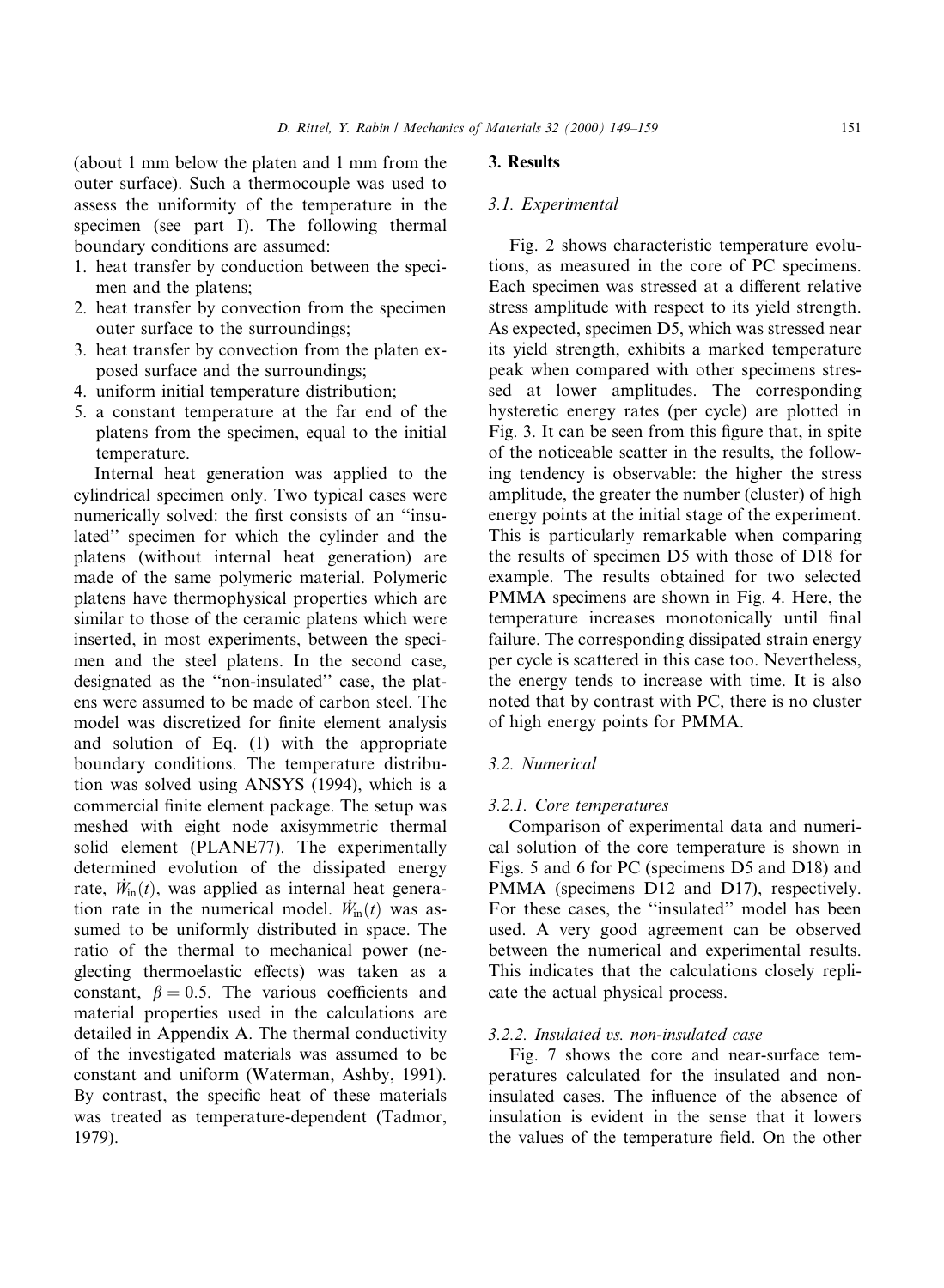

Fig. 2. Experimental results for the core temperature of insulated PC specimens (D5, D28, D18 and D11). The specimens were cyclically loaded at different relative amplitudes (with respect to yield strength, Sy). Note that the higher the amplitude, the better defined the thermal peak.



Fig. 3. Evolution of the hysteretic energy per unit volume per cycle, for the PC specimens shown in Fig. 2. High-energy points tend to cluster at the initial stages for specimens loaded at higher amplitude.

hand, the similarity in both cases is that the peak temperature is always found at the core, regardless of the applied boundary conditions. Here too, the present results corroborate results shown in the first part, in which the non-uniformity of the temperature field was investigated experimentally.

#### 3.2.3. Temperature distribution within the specimen

For the analyses of the temperature field within the specimen cross-section, the following non-dimensional temperature is introduced:

$$
\theta_i(t) = \frac{T_i(t) - T_{\infty}}{T_1(t) - T_{\infty}},\tag{3}
$$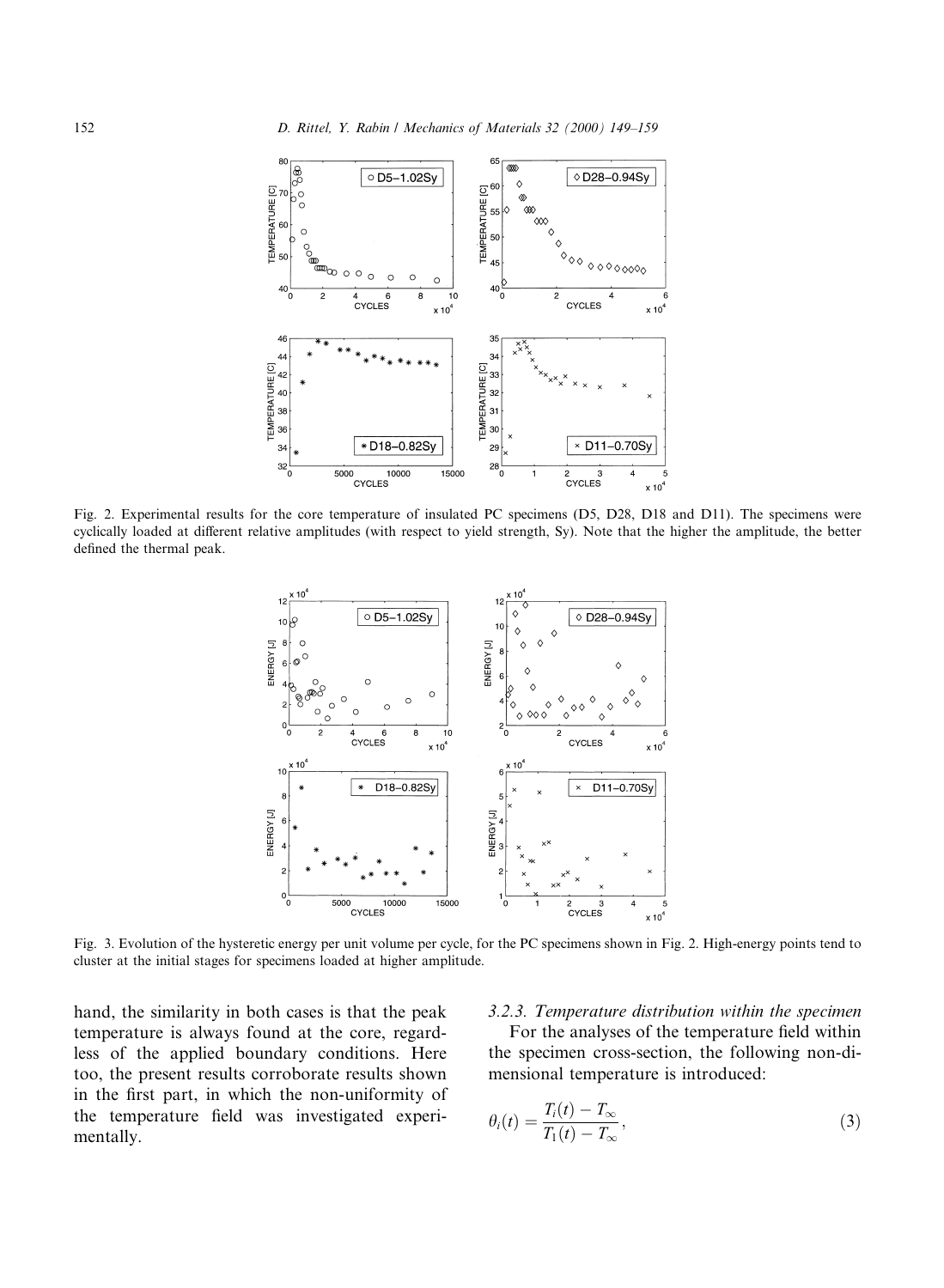

Fig. 4. Experimental results for the core temperature and the corresponding hysteretic energy per unit volume per cycle for insulated PMMA specimens (D12 and D17). The temperature increases steadily, and there is no clustering of high-energy points, as in the case of PC.



Fig. 5. Numerical and experimental results for the core temperature of PC, specimens D5 and D18. Note the very good agreement between the numerical and the experimental results.

where  $T_i$  is the temperature at a specified location,  $T_{\infty}$  the surroundings temperature, and  $T_1$  is the core temperature. The non-dimensional temperature presented in Eq. (3) is an indicator of the uniformity of the temperature field within the cross-section. A value of 1 indicates high uniformity, while the value of 0 indicates maximal temperature differences.

Figs. 8 and 9 show typical time dependence of temperatures at the various locations specified in the insert of these figures, for PC and PMMA insulated specimens, respectively. Both figures show that  $\theta_i$  is almost time- (or number of cycles)independent. The value of  $\theta_2$  is close to 0.8, which indicates a 20% temperature variation in the radial direction, when compared with the maximal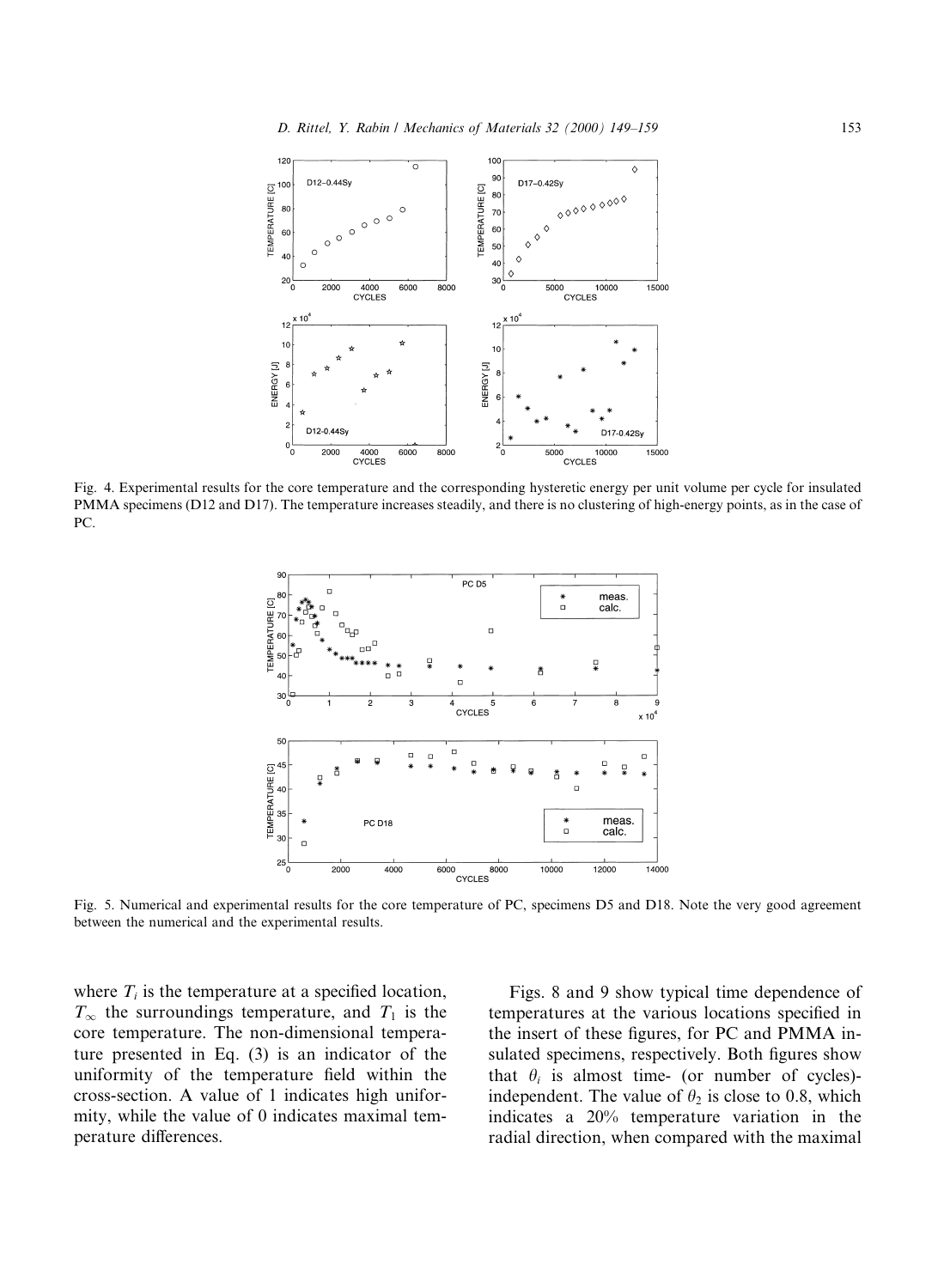

Fig. 6. Numerical and experimental results for the core temperature of PMMA specimens D12 and D17. Here too, agreement between the numerical and the experimental results is very good.



Fig. 7. Numerical results for the core (point 1) and the near surface (point 5) temperatures of PC specimen D5. Calculation was performed for the insulated (ins.) and non-insulated (non-ins.) case.

possible temperature difference. The observation of a significant radial temperature variation coincides with Biot number of the order of 1, where Biot number is a non-dimensional number representing the ratio of the thermal resistance to radial heat conduction and the thermal resistance to heat flow by convection to the surroundings:

$$
Biot = \frac{hd}{k},\tag{4}
$$

where  $d$  is the specimen diameter. When evaluating the non-dimensional results presented in Figs. 8 and 9, one should bear in mind that the actual temperatures are changing with time, at any spe-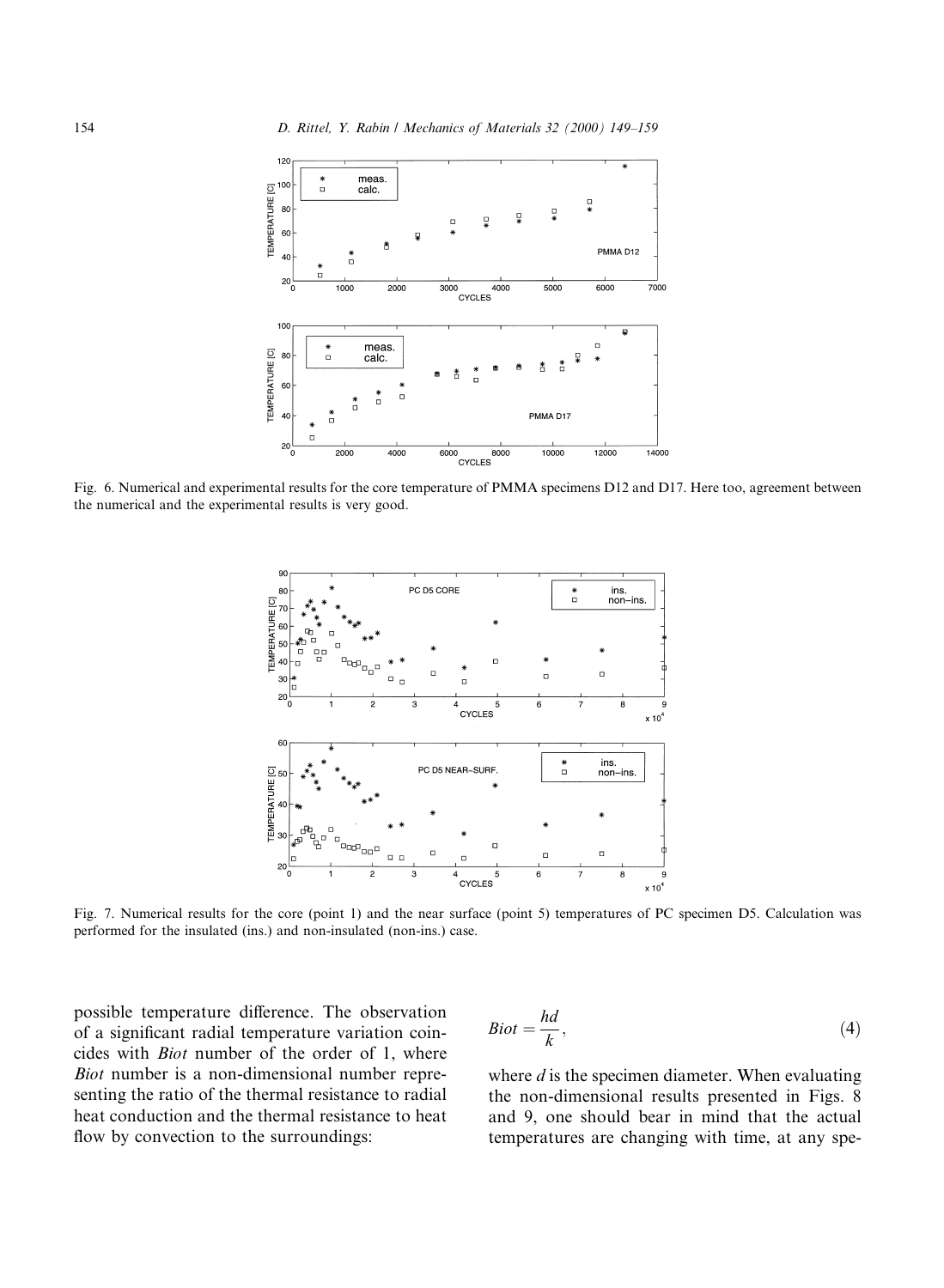

Fig. 8. Non-dimensional temperature evolution in an insulated model of a PC specimen (D18).



Fig. 9. Non-dimensional temperature evolution in an insulated model of a PMMA specimen (D17).

cific point within the specimen, as shown in the previous figures. However, these changes are proportional everywhere in the field in such a way that the non-dimensional temperatures representing this process remain almost constant.

Figs. 10 and 11 show the difference between the insulated and non-insulated models of the same PC specimen, as a result of the same heat generation history. The core temperature in both cases is essentially the same. However, the base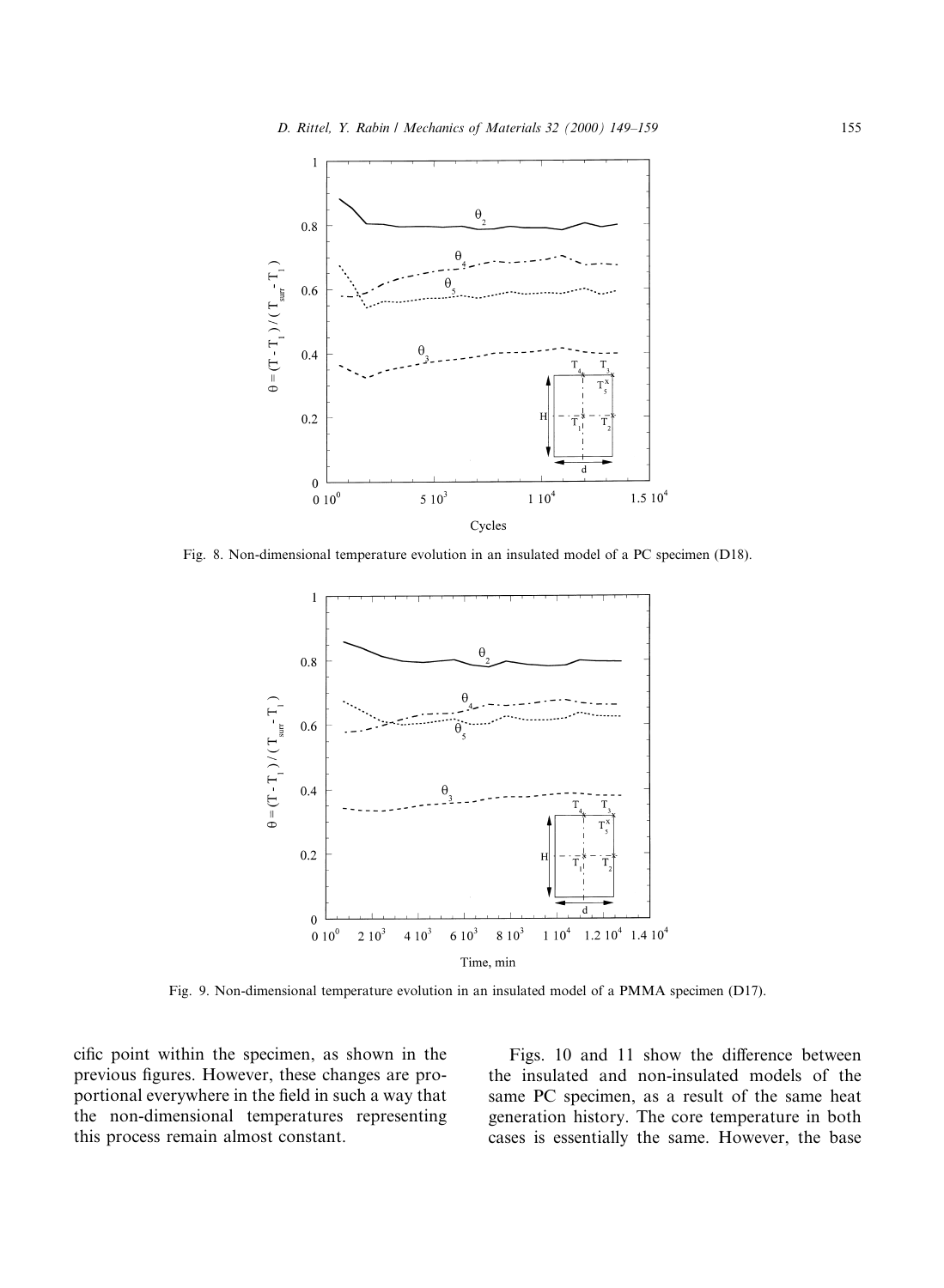

Fig. 10. Non-dimensional temperature evolution in a non-insulated model of a PC specimen (D5).



Fig. 11. Non-dimensional temperature evolution in an insulated model of a PC specimen (D5).

temperatures of the non-insulated model ( $\theta_3$  and  $\theta_4$ ) have almost not changed from their initial value, whereas the base temperatures in the insulated case vary in the range of  $0.4-0.7$ . This indicates that the base temperature is dominated by the thermophysical properties and the heat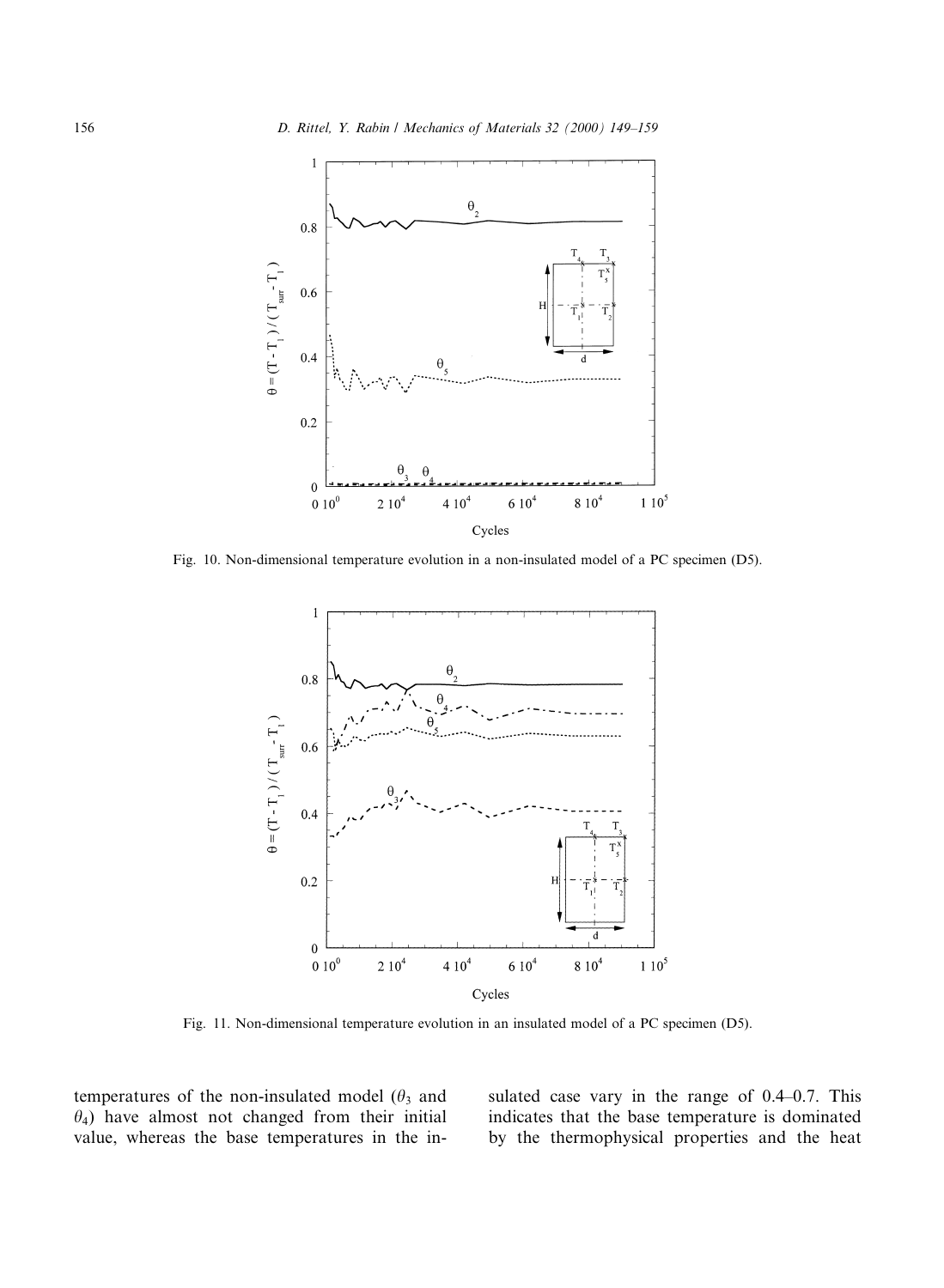capacity of the platens in the non-insulated case. The temperature at 1 mm from the specimen base and surface,  $\theta_5$ , is also influenced by the platens. Finally, the lower temperatures shown in Figs. 8–11 are found at the outer surface of the specimen, and in contact with the platen (point 3). This is expected since this point is exposed both to heat conduction to the platen and heat convection to the surroundings.

# 3.2.4. Possible implications for surface temperature sensing

Temperature measurement using thermocouples, as performed in this study, suffers from the disadvantage of collecting temperature data from one or more discrete locations. Another limitation is the possible heat conduction by the thermocouple, which may interfere with the readings. This difficulty can be overcome by using an infrared temperature measurement technique, which gives the surface temperature distribution with minimal interaction between the sensor and the sensed phenomenon (see e.g., Arruda et al., 1995; Trojanowski et al., 1997). Figs. 8-11 indicate significant temperature distribution in the radial direction, at any specific height of the specimen: the outer surface temperatures are about 20% lower than the temperature at the center of the specimen at its mid-height, and about 45% lower at the base of the specimen in an insulated model. This means that infrared temperature measurements of the surface may indicate only about one half of the actual temperature difference between the center of the specimen and its surface, when focussing on points in the vicinity of the specimen's base. This leads to the conclusion that infrared temperature measurements may be misleading when experimenting with cylindrical polymer specimens. Previous work on metals by Kapoor and Nemat-Nasser (1998) has raised a similar question about the accuracy of infrared sensing techniques. Therefore, it is highly suggested that infrared temperature measurements will be performed only in cases characterized by low Biot number, say  $Biot < 0.1$ .

# 4. Summary

The numerical study presented here shows that once the dissipated energy has been assessed, the temperature evolution and distribution can be calculated using simple assumptions, such as to match the experimental observations. For this purpose, we assumed spatial uniformity of the energy distribution. Likewise, a constant conversion ratio of mechanical into thermal power has been assumed. While the latter varies during the cycle, the value employed here was shown to yield satisfactory results with respect to the measured data. One could of course match an "optimal" function for  $\beta(t)$  based on some parametric estimation technique. At this stage, however, a constant value of  $\beta(t)$  is considered as fairly adequate to reproduce the salient experimental observations. It is also noted that such a low value for  $\beta(t)$ , of the order of 0.5, indicates that a non-negligible part of the hysteretic energy is actually stored through microstructural modi fications. Similar observations were made by Salamatina et al. (1994). On the other hand, experimental effort should be dedicated to the determination of  $\beta(t)$  to improve the predictive capability.

Another important outcome of this study concerns the distribution of hysteretic energy and the observed evolution of the core temperature. It appears that, even if the energy distribution suffers from inherent experimental scatter, it nevertheless indicates qualitatively the expectable temperature evolution. This observation stems from the fact that  $\dot{W}_{in}$  and  $\dot{T}$  are of the same order with respect to time. Therefore, the initial cluster of high energy points observed in PC specimens correlates with the observed (and calculated) temperature peak, in contrast with PMMA specimens.

Finally, the value of the temperature reached and its distribution within the specimen crosssection determine the attainment of a failure criterion, which is expected to rely on a critical temperature (see e.g., Dillon, 1976). Here again, the center of the specimen is the expected locus for the higher temperature, regardless of the boundary conditions. However, the calculations indicate that if the temperature of the specimen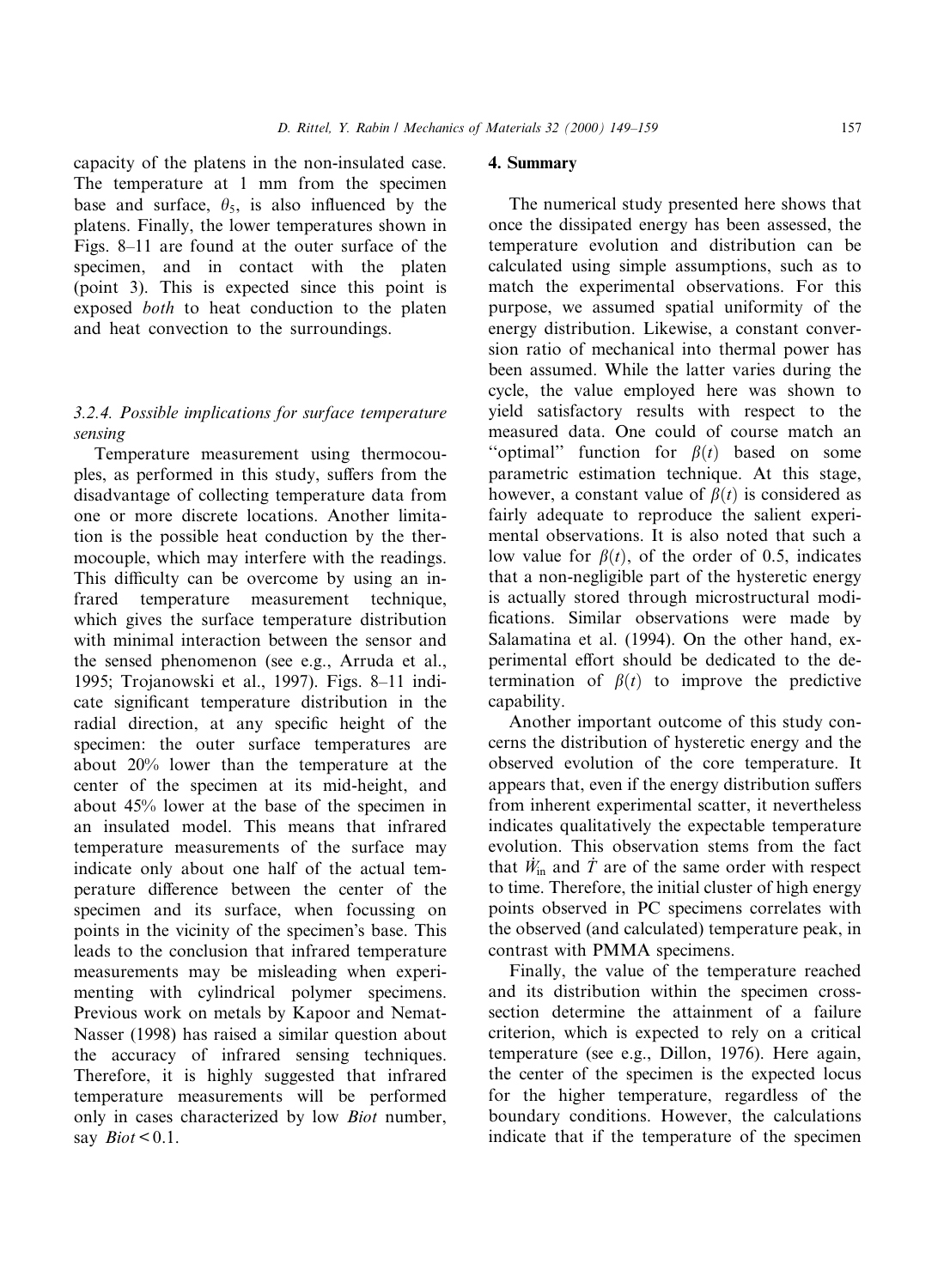is assessed using surface measurements (e.g., infrared), care should be exercised as to the location of the probed point(s) and the assessment of the maximal temperatures within the specimen.

# 5. Conclusions

The temperature distribution and evolution was calculated, using simple assumptions, and compared to experimental observations for cyclically loaded PC and PMMA.

- · A very good agreement was found between the numerical and the experimental temperatures, using the hysteretic energy as an input, for the two materials.
- · The center of the specimen is the expected and observed locus for the higher temperature, regardless of the boundary conditions.
- The calculations indicate that if the temperature of the specimen is assessed using surface measurements (e.g., infrared), care should be exercised as to the location of the probed point(s) and the assessment of the maximal temperatures within the specimen.

#### Acknowledgements

This research is supported by the Israel Science Foundation under grant no. 030-039. Dr. R. Levin's assistance is gratefully acknowledged. Y. Rabin acknowledges support of Stanley Imerman Memorial Academic Lectureship - USA. Useful discussions with Prof. A. Benatar (OSU) are acknowledged.

# Appendix A

For all calculations, the initial and outer reference temperatures were taken as  $T_{ref} = 293$  K. The convection heat transfer coefficient was assumed  $h = 15$  W/m<sup>2</sup> K. The following material properties were used for the numerical calculations.

(a)  $PMMA$ . Density: 1199 kg/m<sup>3</sup>, k (thermal conductivity): 0.2 W/m K and temperature dependent specific heat (Tadmor, 1979):

| T(K) | $C_p$ (J/kg K) |
|------|----------------|
| 319  | 1440           |
| 349  | 1615           |
| 370  | 1760           |
| 390  | 2165           |
| 433  | 2240           |
| 462  | 2300           |

(b) PC. Density: 1199 kg/m<sup>3</sup>, k (thermal conductivity): 0.2 W/m K and temperature-dependent specific heat (Tadmor, 1979):

| $C_p$ (J/kg K) |
|----------------|
| 1440           |
| 1494           |
| 1600           |
| 1788           |
| 2036           |
| 2127           |
|                |

(C) Steel (platens). Density:  $7800 \text{ kg/m}^3$ , k (thermal) conductivity): 54 W/m K and specific heat (Holman, 1986):  $C_p = 465$  J/kg K.

## **References**

- ANSYS, User's Manual, 1994. Swanson Analysis Systems Inc.
- Arruda, E.M., Boyce, M.C., Jayachandran, A., 1995. Effects of strain rate, temperature and thermomechanical coupling on the finite strain deformation of glassy polymers. Mech. Mater. 19, 193-212.
- Dillon, O.W., 1966. The heat generated during the torsional oscillations of copper tubes. Int. J. Solids Struct. 2, 181– 204.
- Dillon, O.W., 1976. Adiabatic heating as a cause of low cycle fatigue failure. Mech. Res. Commun. 3, 367-372.
- Holman, J.P., 1986. Heat Transfer, sixth ed. McGraw-Hill, Kogakusha.
- Kapoor, R., Nemat-Nasser, S., 1998. Determination of temperature rise during high strain rate deformation. Mech. Mater. 27, 1-12.